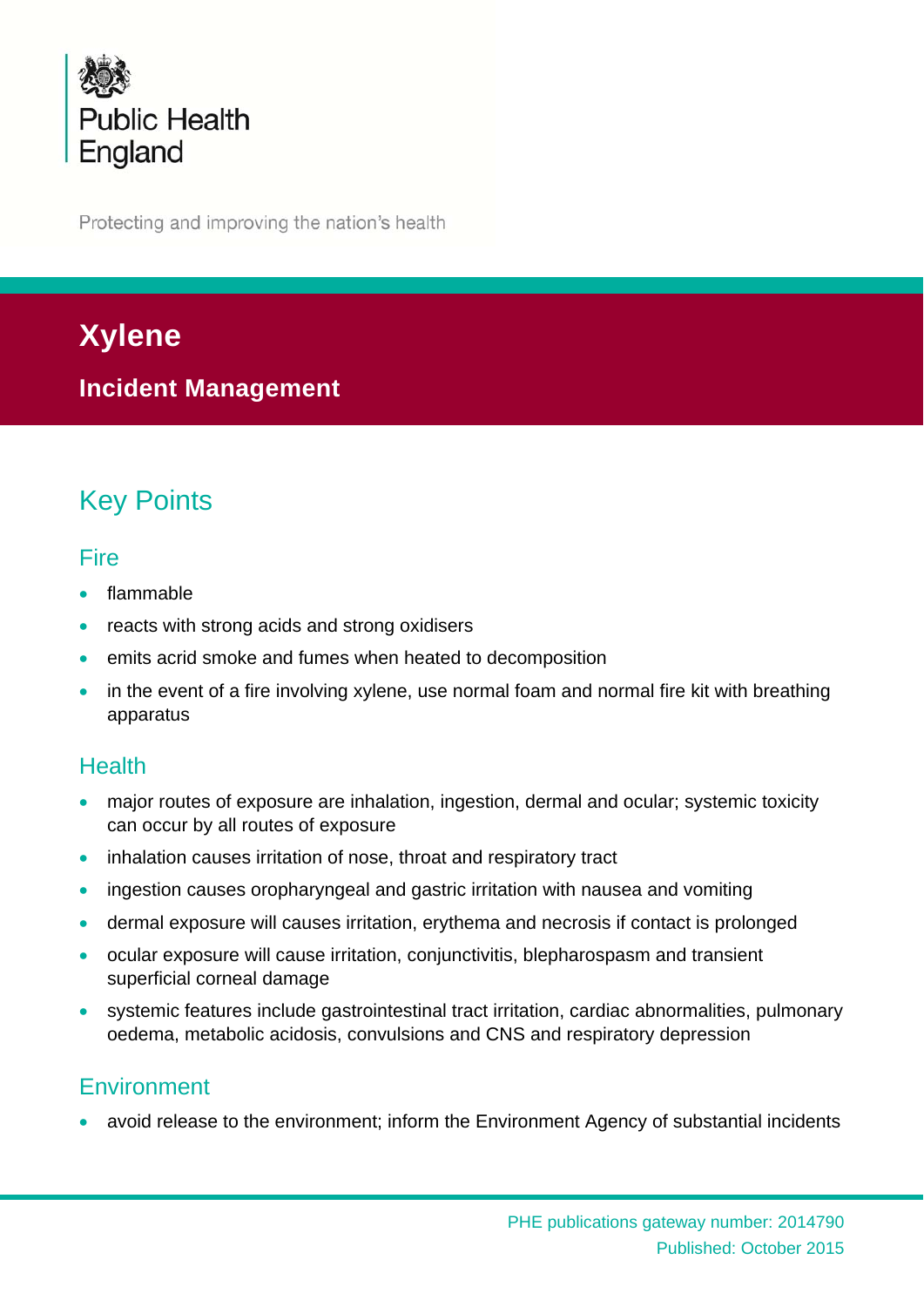# Hazard Identification

### **Standard (UK) dangerous goods emergency action codes**

### *Xylenes (packaging group II)*

| <b>UN</b>      |                  | 1307 | Xylenes (packaging group II)                                                                                                                                                                                                                                                                                                                                                                                                              |  |
|----------------|------------------|------|-------------------------------------------------------------------------------------------------------------------------------------------------------------------------------------------------------------------------------------------------------------------------------------------------------------------------------------------------------------------------------------------------------------------------------------------|--|
| <b>EAC</b>     |                  | 3YE  | Use normal foam, ie protein based that is not alcohol resistant.<br>Wear normal fire kit in combination with breathing apparatus*.<br>There is a danger that the substance can be violently or explosively<br>reactive. Spillages and decontamination run-off should be<br>prevented from entering drains and surface and groundwaters.<br>There may be a public safety hazard outside the immediate area of<br>the incident <sup>†</sup> |  |
| <b>APP</b>     |                  |      |                                                                                                                                                                                                                                                                                                                                                                                                                                           |  |
| <b>Hazards</b> | Class            | 3    | Flammable liquids                                                                                                                                                                                                                                                                                                                                                                                                                         |  |
|                | <b>Sub-risks</b> |      |                                                                                                                                                                                                                                                                                                                                                                                                                                           |  |
| <b>HIN</b>     |                  | 33   | Highly flammable liquid (flash point below 23°C)                                                                                                                                                                                                                                                                                                                                                                                          |  |

UN – United Nations number, EAC – emergency action code, APP – additional personal protection, HIN – hazard identification number

Normal firefighting clothing is appropriate, ie breathing apparatus conforming to BS EN137 worn in combination with fire kit conforming to BS EN 469, firefighters' gloves conforming to BS EN 659 and firefighters' boots conforming to Home Office specification A29 or A30

† People should stay indoors with windows and doors closed, ignition sources should be eliminated and ventilation stopped. Non-essential personnel should move at least 250 m away from the incident

#### **Reference**

Dangerous Goods Emergency Action Code List, National Chemical Emergency Centre (NCEC), Part of Ricardo-AEA, The Stationery Office, 2015.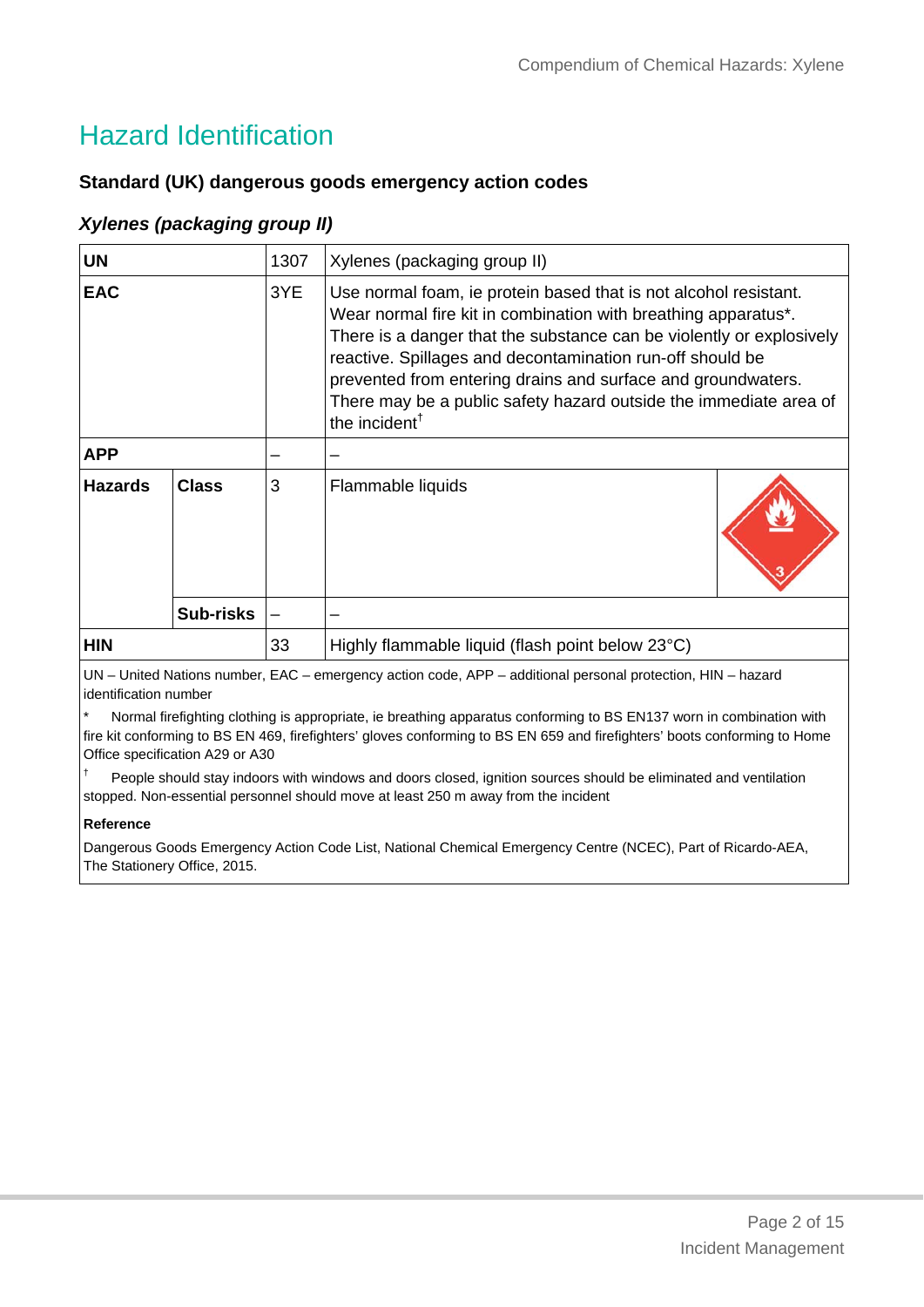| <b>UN</b>      |                  | 1307 | Xylenes (packaging group III)                                                                                                                                                                                                                                                                                                          |  |
|----------------|------------------|------|----------------------------------------------------------------------------------------------------------------------------------------------------------------------------------------------------------------------------------------------------------------------------------------------------------------------------------------|--|
| <b>EAC</b>     |                  | 3Y   | Use normal foam, ie protein based that is not alcohol resistant.<br>Wear normal fire kit in combination with breathing apparatus*.<br>There is a danger that the substance can be violently or explosively<br>reactive. Spillages and decontamination run-off should be<br>prevented from entering drains and surface and groundwaters |  |
| <b>APP</b>     |                  |      |                                                                                                                                                                                                                                                                                                                                        |  |
| <b>Hazards</b> | <b>Class</b>     | 3    | Flammable liquids                                                                                                                                                                                                                                                                                                                      |  |
|                | <b>Sub-risks</b> |      |                                                                                                                                                                                                                                                                                                                                        |  |
| <b>HIN</b>     |                  | 30   | Flammable liquid (flash point between 23°C and 60°C inclusive) or<br>flammable liquid or solid in the molten state with a flash point above<br>60°C, heated to a temperature equal to or above its flash point, or<br>self-heating liquid                                                                                              |  |

### *Xylenes (packaging group III)*

UN – United Nations number, EAC – emergency action code, APP – additional personal protection, HIN – hazard identification number

Normal firefighting clothing is appropriate, ie breathing apparatus conforming to BS EN137 worn in combination with fire kit conforming to BS EN 469, firefighters' gloves conforming to BS EN 659 and firefighters' boots conforming to Home Office specification A29 or A30

† People should stay indoors with windows and doors closed, ignition sources should be eliminated and ventilation stopped. Non-essential personnel should move at least 250 m away from the incident

#### **Reference**

Dangerous Goods Emergency Action Code List, National Chemical Emergency Centre (NCEC), Part of Ricardo-AEA, The Stationery Office, 2015.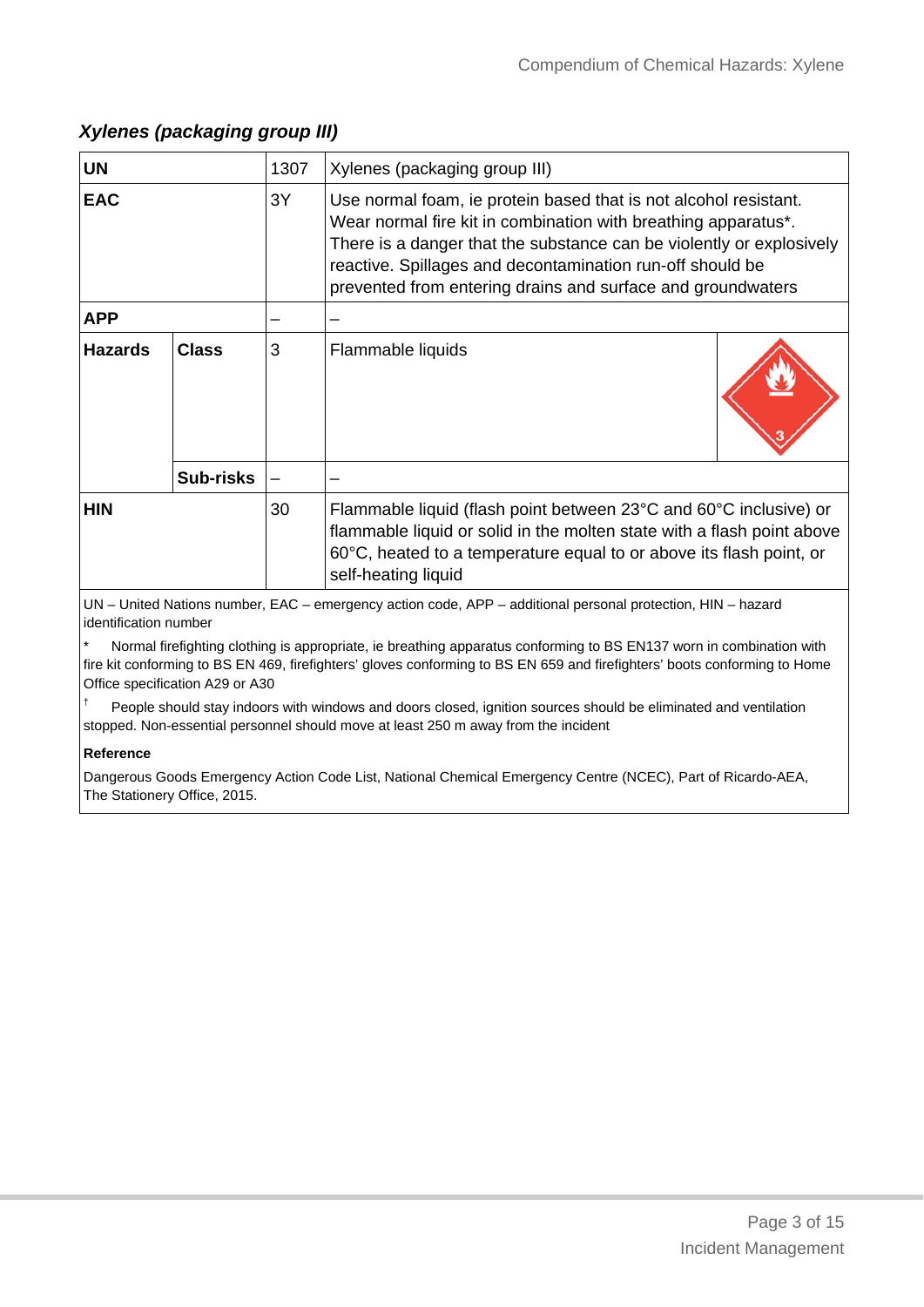| <b>Hazard class and</b><br>category                  | Flam. Liq. 3   | Flammable liquids, category 3                      |  |
|------------------------------------------------------|----------------|----------------------------------------------------|--|
|                                                      | Acute Tox. 4   | Acute toxicity (dermal, inhalation),<br>category 4 |  |
|                                                      | Skin Irrit. 2  | Skin irritation, category 2                        |  |
| <b>Hazard statement</b>                              | H226           | Flammable liquid and vapour                        |  |
|                                                      | H332           | Harmful if inhaled                                 |  |
|                                                      | H312           | Harmful in contact with skin                       |  |
|                                                      | H315           | Causes skin irritation                             |  |
| <b>Signal words</b>                                  | <b>WARNING</b> |                                                    |  |
| $\star$<br>Implemented in the ELL on 20 January 2009 |                |                                                    |  |

## **Classification, labelling and packaging (CLP)\***

Implemented in the EU on 20 January 2009

#### **Reference**

European Commission. Harmonised classification – Annexe VI to Regulation (EC) No. 1272/2008 on Classification, Labelling and Packaging of Substances and Mixtures. http://echa.europa.eu/information-on-chemicals/cl-inventorydatabase (accessed 05/2015).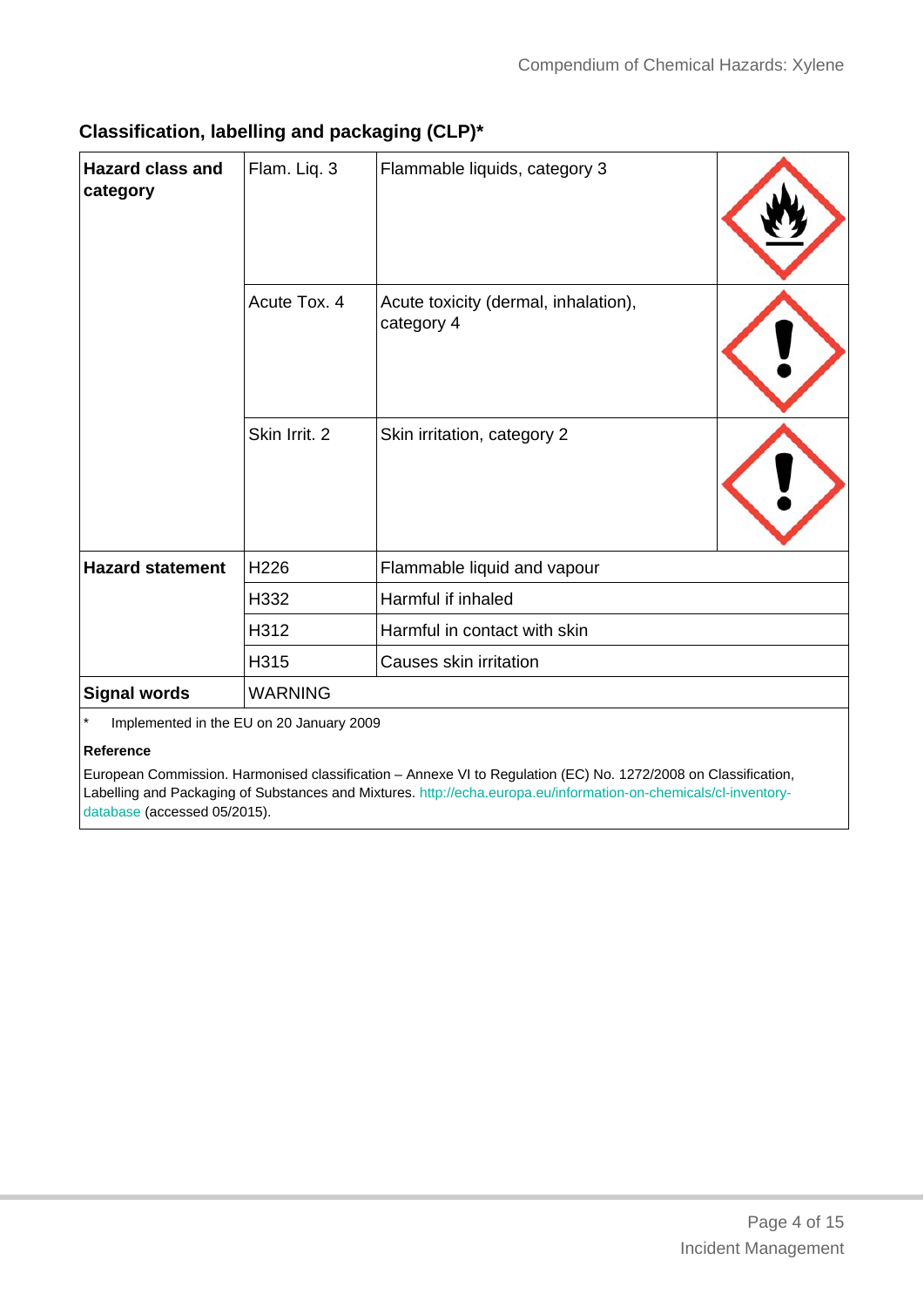# Physicochemical Properties

| <b>CAS number</b>                          | 1330-20-7                                                                                                                                      |
|--------------------------------------------|------------------------------------------------------------------------------------------------------------------------------------------------|
| Molecular weight                           | 106.17                                                                                                                                         |
| <b>Empirical formula</b>                   | $C_8H_{10}$                                                                                                                                    |
| <b>Common synonyms</b>                     | Dimethylbenzene, xylol, methyltoluene, (o-xylene, m-xylene, p-xylene)                                                                          |
| State at room temperature                  | Liquid                                                                                                                                         |
| <b>Volatility</b>                          | Vapour pressure = $6.72$ mmHg at $21^{\circ}$ C                                                                                                |
| <b>Specific gravity</b>                    | $0.86$ (water = 1)                                                                                                                             |
| <b>Flammability</b>                        | Flammable                                                                                                                                      |
| Lower explosive limit                      | 1%                                                                                                                                             |
| <b>Upper explosive limit</b>               | 7%                                                                                                                                             |
| <b>Water solubility</b>                    | Practically insoluble                                                                                                                          |
| <b>Reactivity</b>                          | Reacts with strong acids such as acetic acid and nitric acid. Reacts<br>violently with strong oxidisers such as chlorine, bromine and fluorine |
| <b>Reaction or degradation</b><br>products | When heated to decomposition it emits acrid smoke and fumes                                                                                    |
| <b>Odour</b>                               | Sweet odour                                                                                                                                    |
| <b>Structure</b>                           | ortho-<br>meta-<br>para-                                                                                                                       |

#### **References**

Hazardous Substances Data Bank [Internet]. Bethesda (MD): National Library of Medicine (US); [Last Revision Date 26/06/2009]. Xylenes; Hazardous Substances Databank Number: 4500. Available from: http://toxnet.nlm.nih.gov/cgibin/sis/htmlgen?HSDB (assessed 05/2015).

Xylene (HAZARDTEXT<sup>™</sup> Hazard Management). In: Klasco RK (Ed): TOMES® System. Truven Healthcare Analytics Inc., Greenwood Village, Colorado, USA. (electronic version). RightAnswer.com, Inc., Midland, MI, USA, Available at: http://www.rightanswerknowledge.com (assessed 05/2015).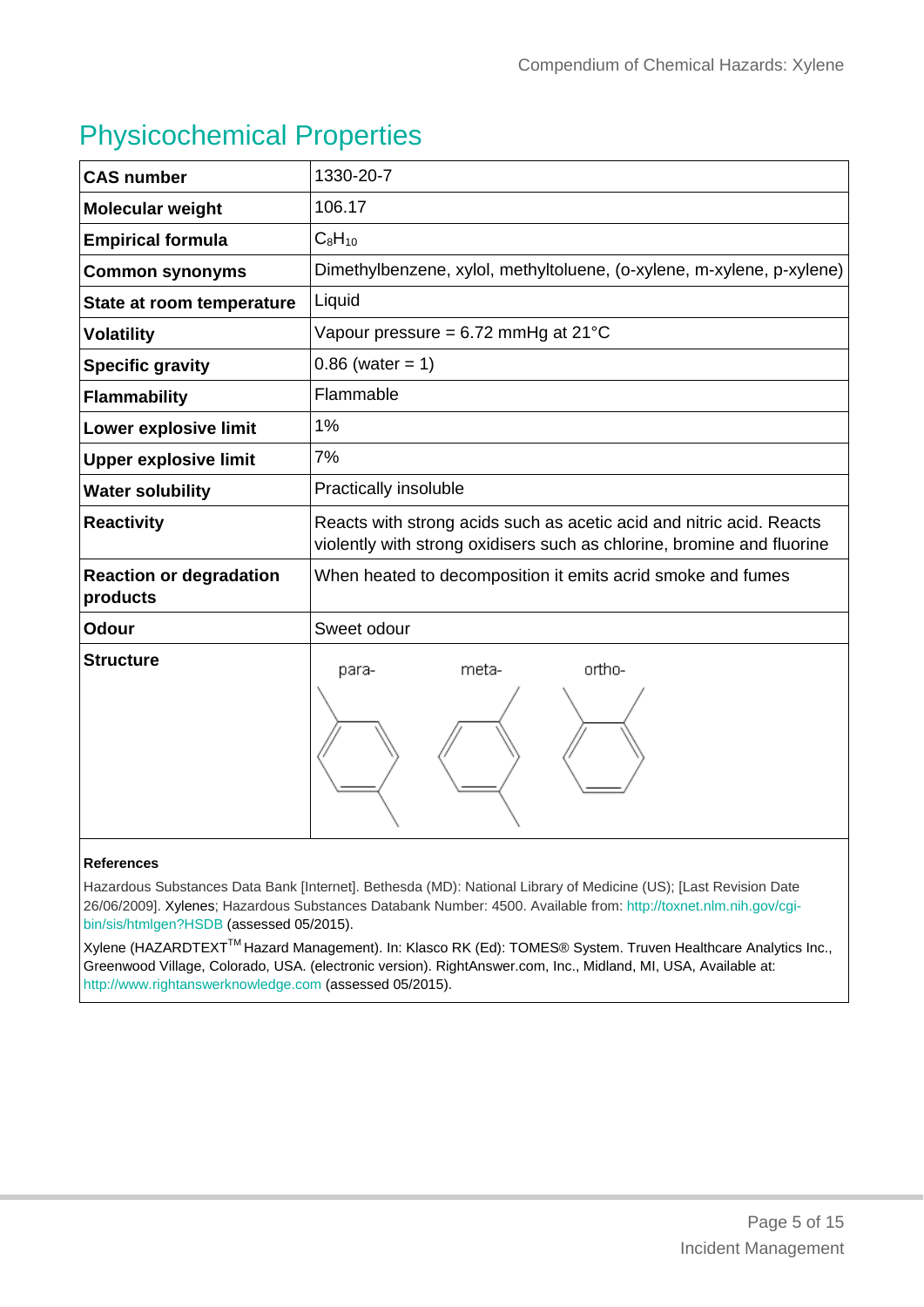# Reported Effect Levels from Authoritative Sources

| ppm    | mg/m <sup>3</sup> | <b>Duration</b> | <b>Signs and symptoms</b>                                                                     | <b>Reference</b> |
|--------|-------------------|-----------------|-----------------------------------------------------------------------------------------------|------------------|
| 110    | 479               | Acute           | Eye, nose and throat irritation                                                               | а                |
| 700    | 3,045             | 1 hour          | Headache, nausea, dizziness, vertigo, vomiting<br>and irritation of the eyes, nose and throat | 1b               |
| 690    | 3,000             | 15 mins         | Dizziness (p-xylene)                                                                          | b                |
| 10,000 | 43,500            | Acute           | Loss of consciousness                                                                         | C                |

### **Exposure by inhalation** *(see note)*

*Note:* Values relate to xylene mixtures unless otherwise stated

These values give an indication of levels of exposure that can cause adverse effects. They are not health protective standards or guideline values

#### **References**

a WHO. Xylenes in Drinking Water. Background document for development of WHO Guidelines for Drinking Water Quality, 2003. World Health Organization: Geneva.

b International Programme on Chemical Safety. Environmental Health Criteria 190: Xylenes, 1997. World Health Organization: Geneva.

c TOXBASE. Xylene, 2010. http://www.toxbase.org (accessed 05/2015).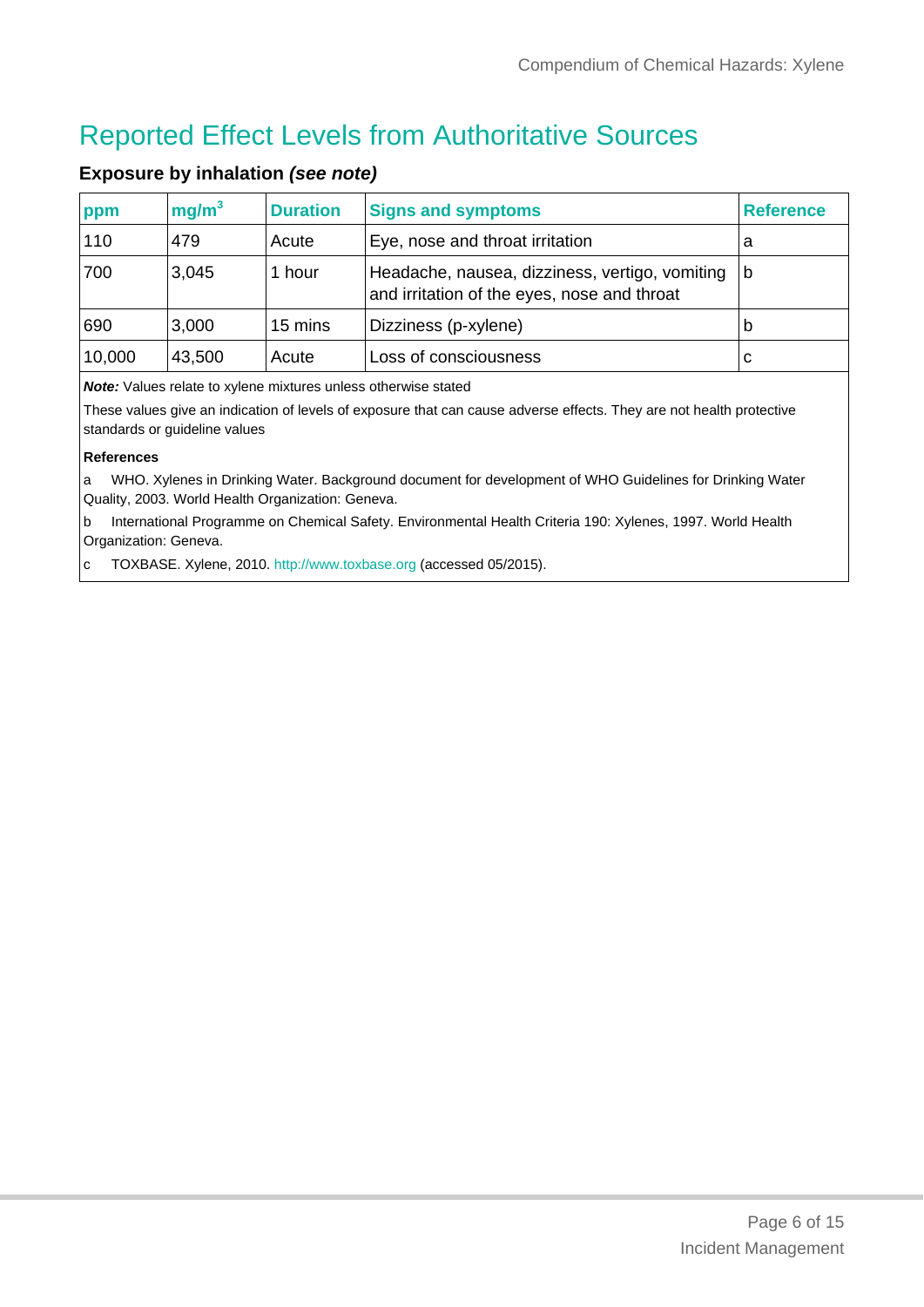# Published Emergency Response Guidelines

#### **Emergency response planning guideline (ERPG) values**

|                                                                                                                                                                                                                                                                    | <b>Listed value (ppm)</b>     | Calculated value (mg/m <sup>3</sup> ) |  |
|--------------------------------------------------------------------------------------------------------------------------------------------------------------------------------------------------------------------------------------------------------------------|-------------------------------|---------------------------------------|--|
| <b>ERPG-1*</b>                                                                                                                                                                                                                                                     | No guideline values available |                                       |  |
| $ $ ERPG-2 $^{\dagger}$                                                                                                                                                                                                                                            |                               |                                       |  |
| $ERPG-3^+$                                                                                                                                                                                                                                                         |                               |                                       |  |
| $\star$<br>Maximum airborne concentration below which it is believed that nearly all individuals could be exposed for up to 1 hour<br>l without experiencing other than mild transient adverse health effects or perceiving a clearly defined, obiectionable odour |                               |                                       |  |

† Maximum airborne concentration below which it is believed that nearly all individuals could be exposed for up to 1 hour without experiencing or developing irreversible or other serious health effects or symptoms which could impair an individual's ability to take protective action

Maximum airborne concentration below which it is believed that nearly all individuals could be exposed for up to 1 hour without experiencing or developing life-threatening health effects

### **Acute exposure guideline levels (AEGLs)**

|                       | ppm           |               |               |               |               |
|-----------------------|---------------|---------------|---------------|---------------|---------------|
|                       | $10$ min      | <b>30 min</b> | <b>60 min</b> | 4 hours       | 8 hours       |
| AEGL-1*               | 130           | 130           | 130           | 130           | 130           |
| $AEGL-2^{\dagger}$    | $2,500^{(1)}$ | $1,300^{(1)}$ | $920^{(1)}$   | 500           | 400           |
| $AEGL-3$ <sup>‡</sup> | (2)           | $3,600^{(1)}$ | $2,500^{(1)}$ | $1,300^{(1)}$ | $1,000^{(1)}$ |

Level of the chemical in air at or above which the general population could experience notable discomfort

† Level of the chemical in air at or above which there may be irreversible or other serious long-lasting effects or an impaired ability to escape

‡ Level of the chemical in air at or above which the general population could experience life-threatening health effects or death

Lower Explosive Limit (LEL) = 9,000 ppm

 $(1)$  = >10% LEL

 $(2) = 50\%$  LEL

AEGL 3 - 10 min =  $^{(2)}$  7,200 ppm

For values denoted as  $(1)$  a safety considerations against the hazard(s) of explosion(s) must be taken into account

For values denoted as <sup>(2)</sup> extreme safety considerations against the hazard(s) of explosion(s) must be taken into account

#### **Reference**

US Environmental Protection Agency. Acute Exposure Guideline Levels. http://www.epa.gov/oppt/aegl/pubs/chemlist.htm (accessed 05/2015).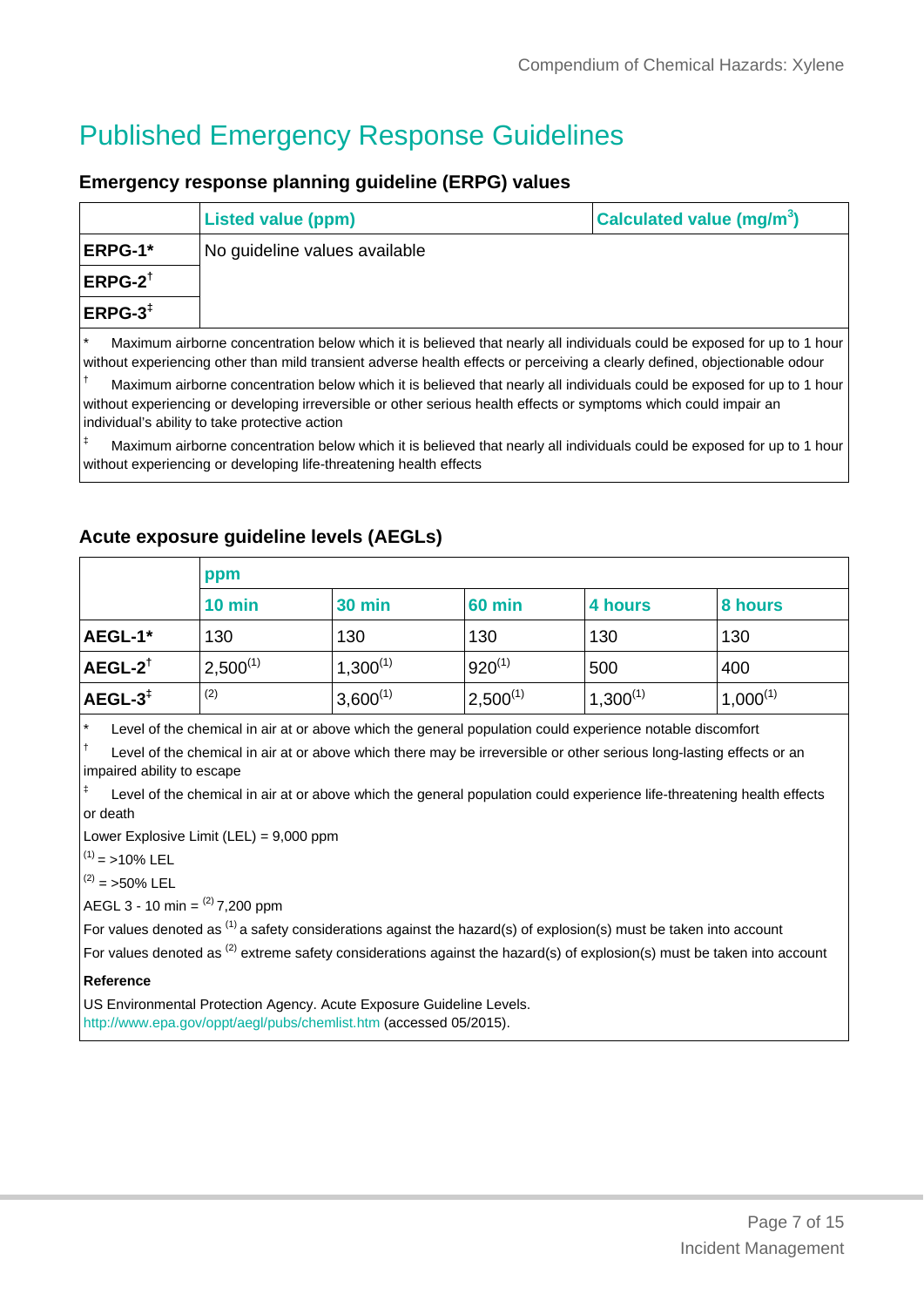# Exposure Standards, Guidelines or Regulations

## **Occupational standards**

|                                                                                                   | <b>LTEL (8-hour reference period)</b> |                   | <b>STEL (15-min reference period)</b> |                   |
|---------------------------------------------------------------------------------------------------|---------------------------------------|-------------------|---------------------------------------|-------------------|
|                                                                                                   | ppm                                   | mg/m <sup>3</sup> | ppm                                   | mg/m <sup>3</sup> |
| WEL                                                                                               | 50                                    | 220               | 100                                   | 441               |
| WEL – workplace exposure limit, LTEL – long-term exposure limit, STEL – short-term exposure limit |                                       |                   |                                       |                   |
| Reference                                                                                         |                                       |                   |                                       |                   |
| Health and Safety Executive (HSE). EH40/2005 Workplace Exposure Limits (second edition, 2011).    |                                       |                   |                                       |                   |

### **Public health guidelines**

| Drinking water quality guideline                 | $0.5$ mg/L                                                                                                                                                       |
|--------------------------------------------------|------------------------------------------------------------------------------------------------------------------------------------------------------------------|
| Air quality guideline                            | Data not available                                                                                                                                               |
| Soil guideline values and health criteria values | <b>Residential</b><br>o-xylene – 250 mg/kg dry weight soil<br>$m$ -xylene $-$ 230 mg/kg dry weight soil<br>$p$ -xylene $-240$ mg/kg dry weight soil              |
|                                                  | <b>Allotments</b><br>o-xylene - 160 mg/kg dry weight soil<br>$m$ -xylene $-$ 180 mg/kg dry weight soil<br>p-xylene - 160 mg/kg dry weight soil                   |
|                                                  | <b>Commercial/industrial</b><br>o-xylene $-2,600$ mg/kg dry weight soil<br>$m$ -xylene $-$ 3,500 mg/kg dry weight soil<br>p-xylene - 3,200 mg/kg dry weight soil |
|                                                  | Tolerable daily intake <sub>oral</sub><br>180 µg/kg bw/day                                                                                                       |

#### **References**

Environment Agency. Soil Guideline Values for Xylene in Soil. Science Report SC050021/Xylene SGV, 2009. Environment Agency: Bristol.

WHO. Guidelines for Drinking-Water Quality (fourth edition), 2011. World Health Organization: Geneva.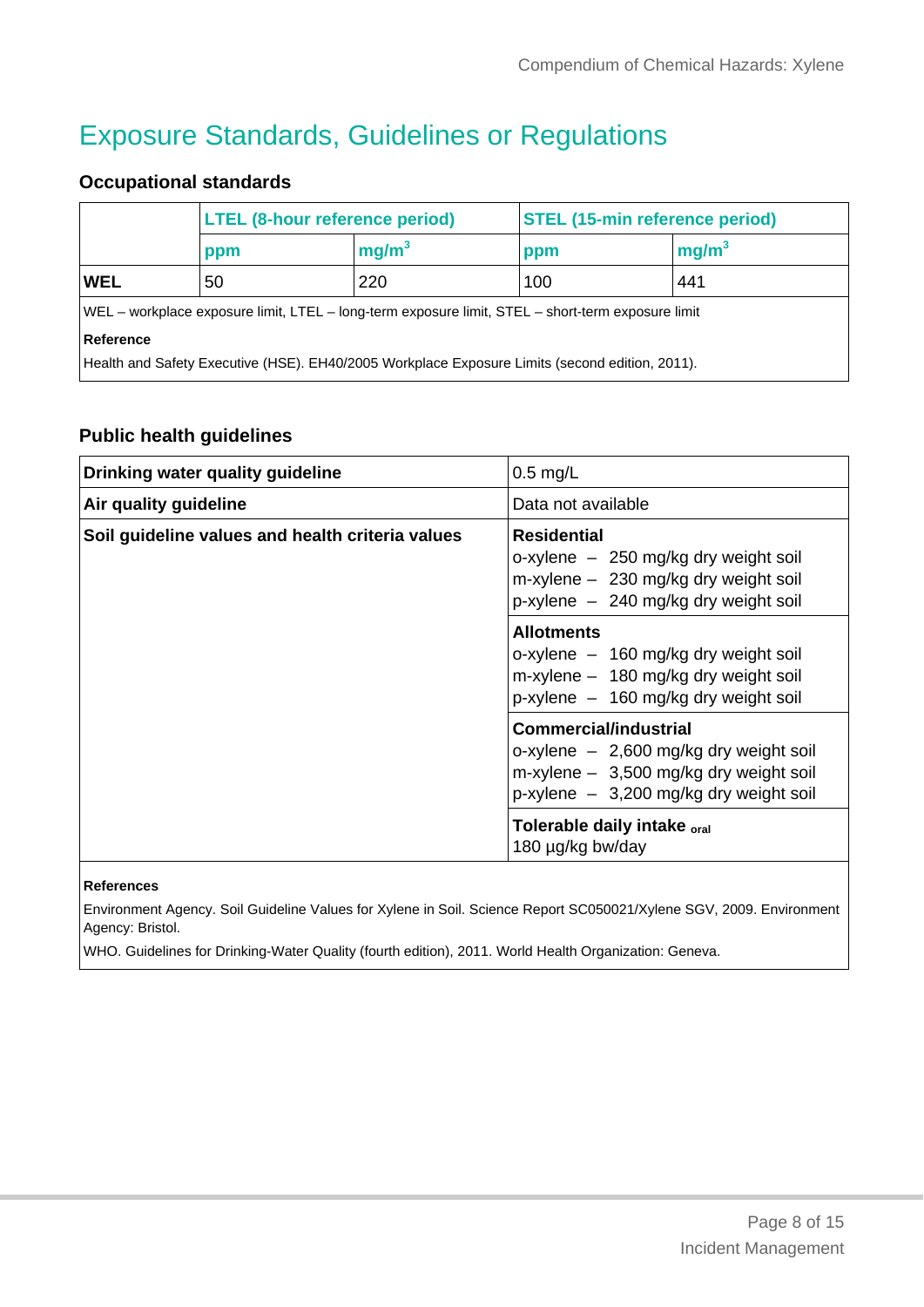# Health Effects

## Major route of exposure

- xylene is highly toxic; it is readily absorbed via the lungs, and can also be absorbed through the GI tract and skin
- systemic toxicity may occur through all routes of exposure

# Immediate signs or symptoms of acute exposure

| <b>Route</b>      | <b>Signs and symptoms</b>                                                                                                                                                                                                                                                                    |
|-------------------|----------------------------------------------------------------------------------------------------------------------------------------------------------------------------------------------------------------------------------------------------------------------------------------------|
| Inhalation        | Causes irritation of the nose, throat, and respiratory tract. Systemic features may<br>develop. High concentration exposures will lead to hypoxia. Olfactory fatigue is<br>reported                                                                                                          |
| Ingestion         | Causes oropharyngeal and severe gastric irritation with burning sensation in the<br>throat, nausea and vomiting. Systemic features may ensue. Pulmonary aspiration<br>can cause pneumonitis and acute lung injury/acute respiratory distress syndrome<br>(ARDS)                              |
| <b>Dermal</b>     | Will cause irritation and erythema with possibly necrosis if contact is prolonged                                                                                                                                                                                                            |
| <b>Ocular</b>     | Will cause irritation, conjunctivitis, blepharospasm and transient superficial corneal<br>damage                                                                                                                                                                                             |
| <b>Systemic</b>   | Symptoms include nausea, vomiting, dizziness, headache, vertigo, anorexia,<br>confusion, drowsiness, dysarthria, ataxia, deafness, respiratory depression and<br>coma. Pulmonary oedema, cyanosis, convulsions, metabolic acidosis,<br>hypokalaemia, acute liver or kidney injury may occur. |
|                   | Cardiac features include cardiomyopathy, ventricular dysrhythmias, ventricular<br>fibrillation, cardiac arrest and myocardial infarction                                                                                                                                                     |
| <b>References</b> |                                                                                                                                                                                                                                                                                              |

TOXBASE. Xylene, 08/2016. http://www.toxbase.org (accessed 11/2016).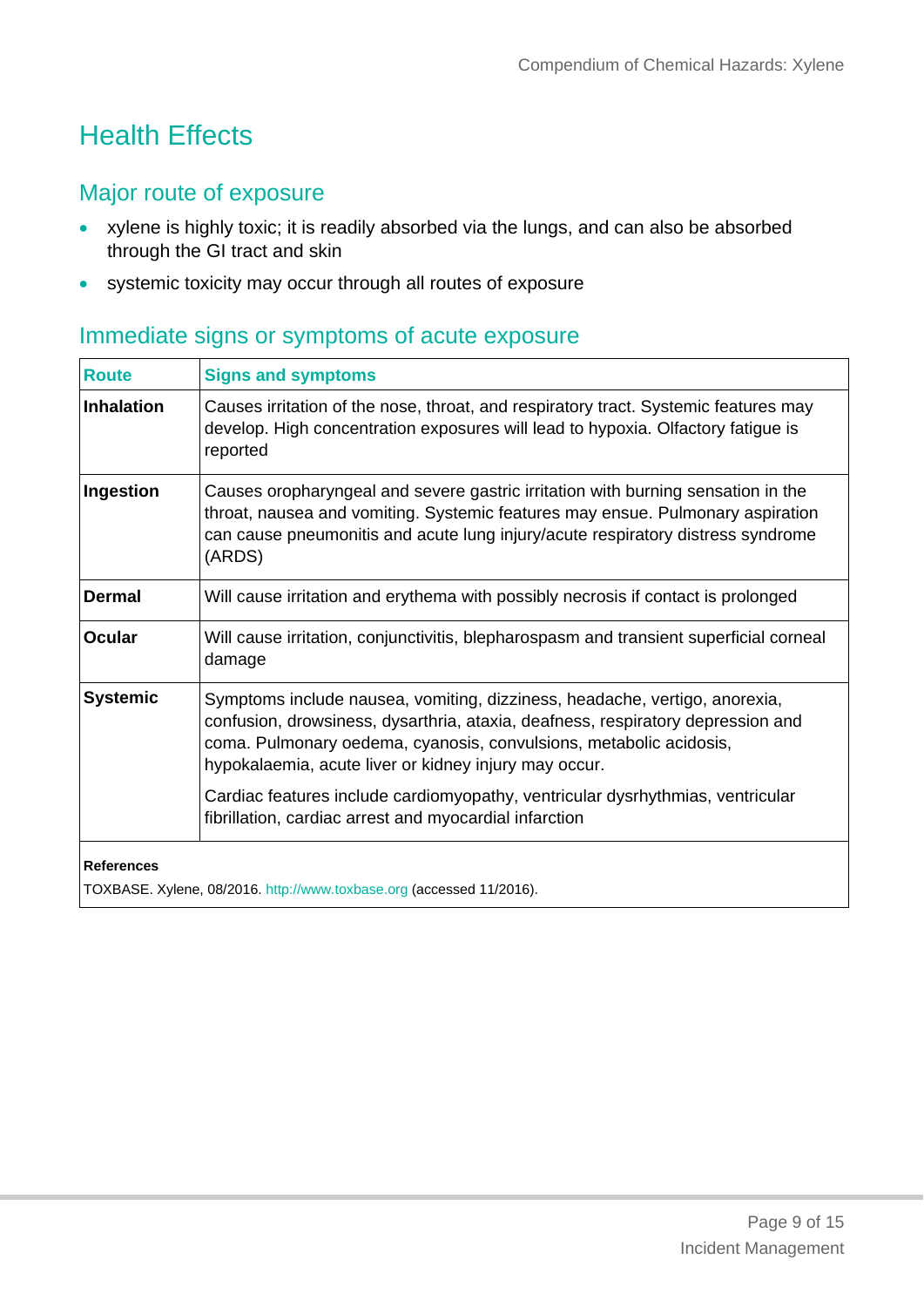# Decontamination at the Scene

## **Summary**

The approach used for decontamination at the scene will depend upon the incident, location of the casualties and the chemicals involved. Therefore, a risk assessment should be conducted to decide on the most appropriate method of decontamination.

Following disrobe, improvised dry decontamination should be considered for an incident involving xylene **unless casualties are demonstrating signs or symptoms of exposure to caustic or corrosive substances.**

People who are processed through improvised decontamination should subsequently be moved to a safe location, triaged and subject to health and scientific advice. Based on the outcome of the assessment, they may require further decontamination.

Emergency services and public health professionals can obtain further advice from Public Health England (Centre for Radiation, Chemical and Environmental Hazards) using the 24-hour chemical hotline number: 0344 892 0555.

## **Disrobe**

The disrobe process is highly effective at reducing exposure to HAZMAT/CBRN material when performed within 15 minutes of exposure.

### **Therefore, disrobe must be considered the primary action following evacuation from a contaminated area.**

Where possible, disrobe at the scene should be conducted by the casualty themselves and should be systematic to avoid transferring any contamination from clothing to the skin. Consideration should be given to ensuring the welfare and dignity of casualties as far as possible.

## Improvised decontamination

Improvised decontamination is an immediate method of decontamination prior to the use of specialised resources. This should be performed on all contaminated casualties, unless medical advice is received to the contrary. Improvised dry decontamination should be considered for an incident involving chemicals **unless the agent appears to be corrosive or caustic**.

## Improvised dry decontamination

- any available dry absorbent material can be used, such as kitchen towel, paper tissues (eg blue roll) and clean cloth
- exposed skin surfaces should be blotted and rubbed, starting with the face, head and neck and moving down and away from the body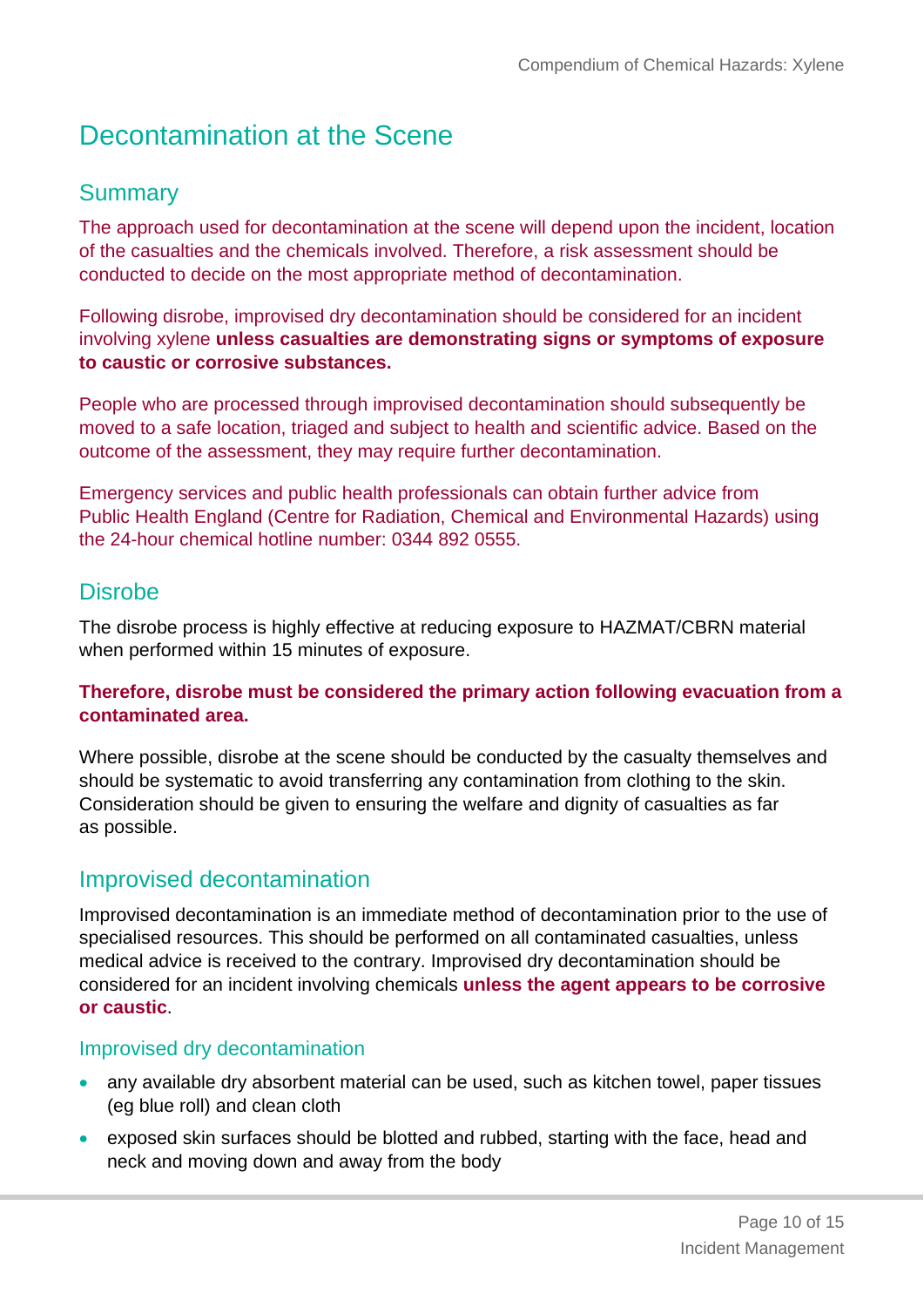- rubbing and blotting should not be too aggressive, or it could drive contamination further into the skin
- all waste material arising from decontamination should be left in situ, and ideally bagged, for disposal at a later stage

## Improvised wet decontamination

- water should only be used for decontamination where casualty signs and symptoms are consistent with exposure to caustic or corrosive substances such as acids or alkalis
- wet decontamination may be performed using any available source of water such as taps, showers, fixed installation hose-reels and sprinklers
- when using water, it is important to try and limit the duration of decontamination to between 45 and 90 seconds and, ideally, to use a washing aid such as cloth or sponge
- improvised decontamination should not involve overly aggressive methods to remove contamination as this could drive the contamination further into the skin
- where appropriate, seek professional advice on how to dispose of contaminated water and prevent run-off going into the water system

### Additional notes

- following improvised decontamination, remain cautious and observe for signs and symptoms in the decontaminated person and in unprotected staff
- if water is used to decontaminate casualties this may be contaminated, and therefore hazardous, and a potential source of further contamination spread
- all materials (paper tissues etc) used in this process may also be contaminated and, where possible, should not be used on new casualties
- the risk from hypothermia should be considered when disrobe and any form of wet decontamination is carried out
- people who are contaminated should not eat, drink or smoke before or during the decontamination process and should avoid touching their face
- consideration should be given to ensuring the welfare and dignity of casualties as far as possible. Immediately after decontamination the opportunity should be provided to dry and dress in clean robes/clothes

## Interim wet decontamination

Interim decontamination is the use of standard fire and rescue service (FRS) equipment to provide a planned and structured decontamination process prior to the availability of purpose-designed decontamination equipment.

## Decontamination at the scene references

National Ambulance Resilience Unit. Joint Emergency Services Interoperability Programme (JESIP). Initial operational response to a CBRN incident. Version 1.0, September 2013.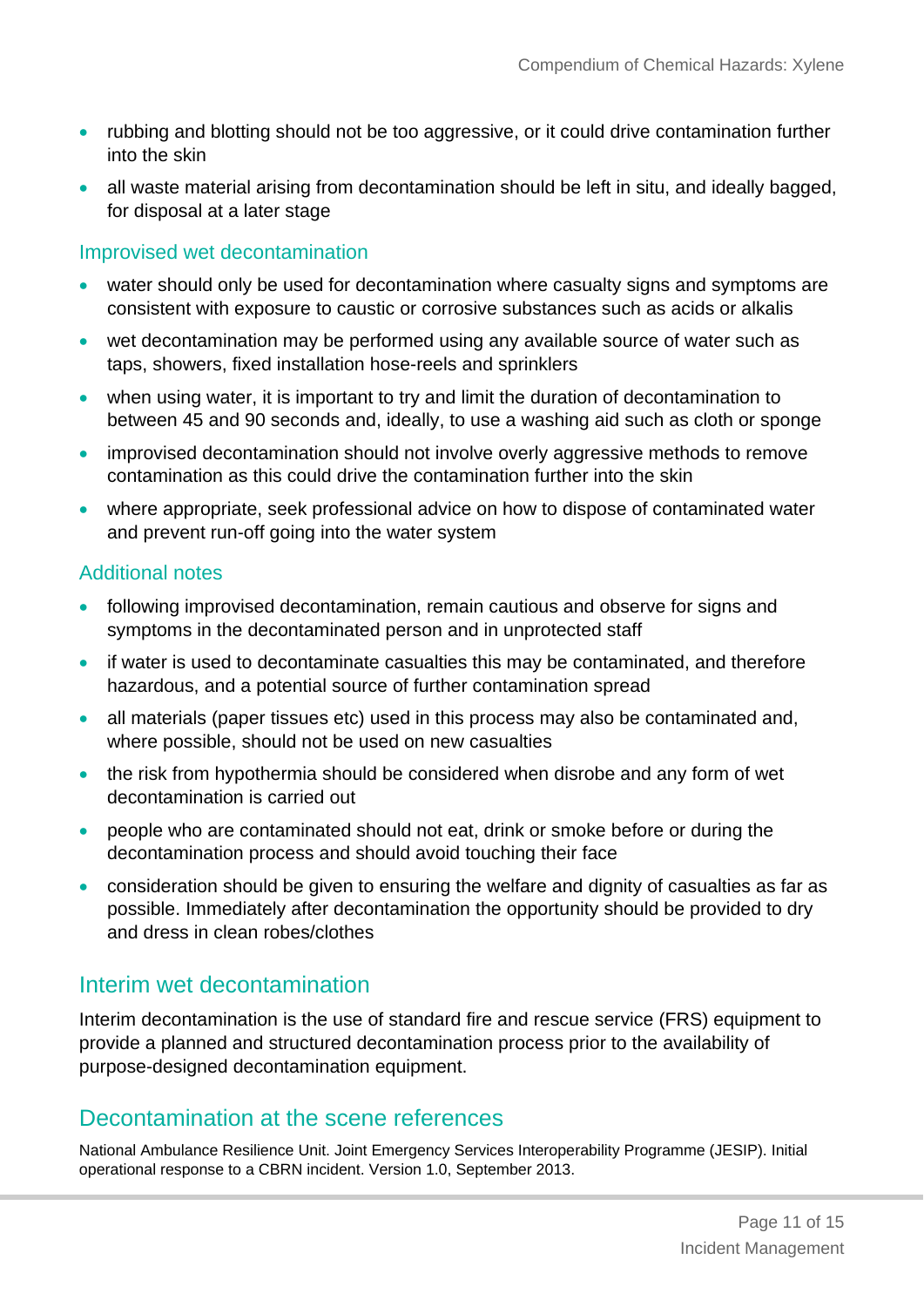NHS England. Emergency Preparedness, Resilience and Response (EPRR). Chemical incidents: planning for the management of self-presenting patients in healthcare settings. April 2015.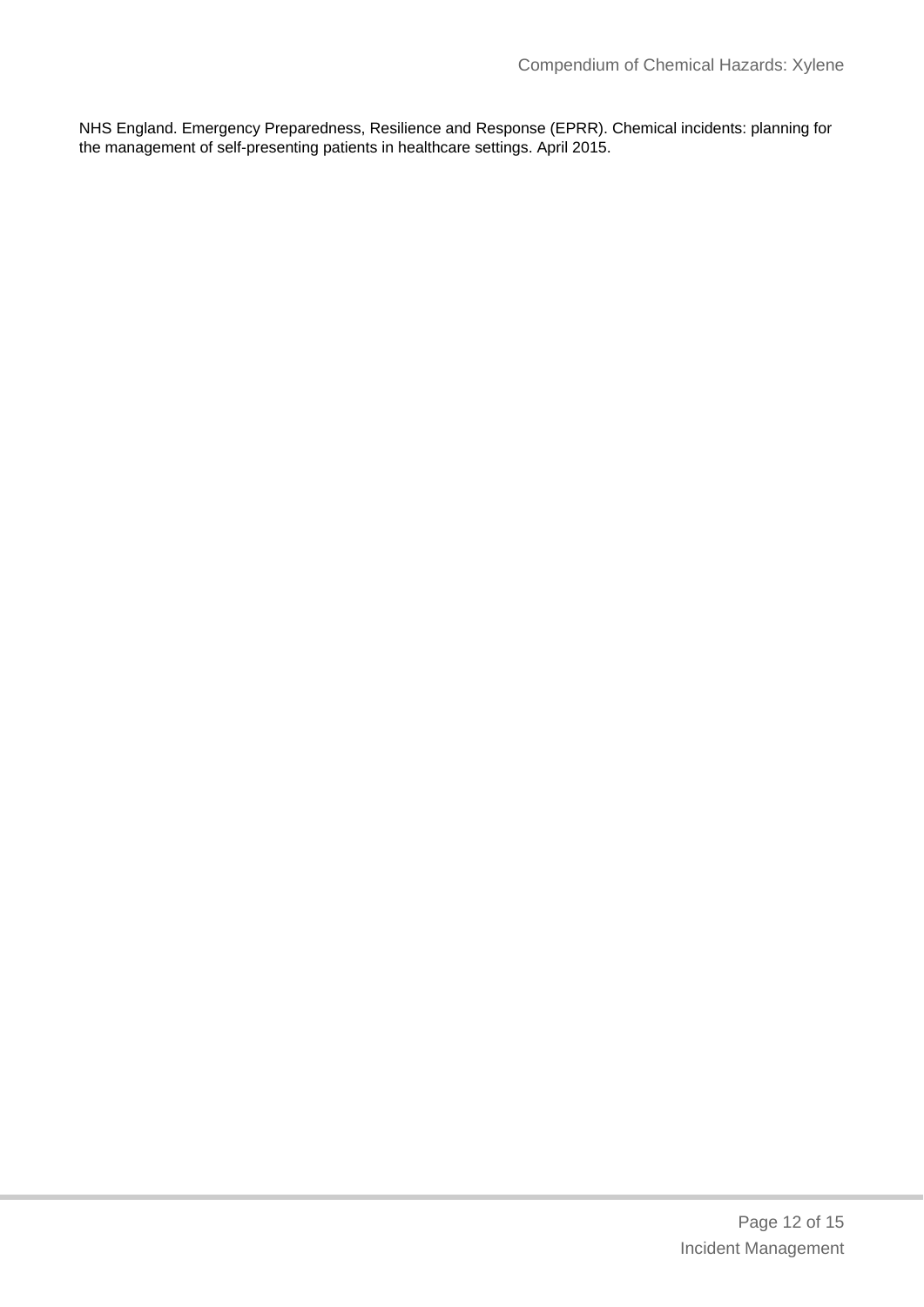# Clinical Decontamination and First Aid

Clinical decontamination is the process where trained healthcare professionals using purpose designed decontamination equipment treat contaminated persons individually.

Detailed information on clinical management can be found on TOXBASE – www.toxbase.org.

# Important notes

 if the patient has not been decontaminated following surface contamination, secondary carers must wear appropriate NHS PPE for chemical exposure to avoid contaminating themselves; the area should be well ventilated

# Clinical decontamination following surface contamination

- avoid contaminating yourself
- do NOT allow smoking nearby. There may be a risk of fire
- carry out decontamination in a well-ventilated area, preferably with its own ventilation system
- the patient should remove soiled clothing and wash him/herself if possible
- put soiled clothing in a sealed container to prevent escape of volatile substances
- wash hair and all contaminated skin with liberal amounts of water (preferably warm) and soap
- pay special attention to skin folds, fingernails and ears

# Dermal exposure

- decontaminate the patient following surface contamination
- if features of systemic toxicity are present manage as for inhalation/ingestion
- other supportive measures as indicated by the patient's clinical condition

## Ocular exposure

- remove contact lenses if present
- anaesthetise the eye with a topical local anaesthetic (eg oxybuprocaine, amethocaine or similar); **however, do not delay irrigation if local anaesthetic is not immediately available**
- immediately irrigate the affected eye thoroughly with 1,000 mL 0.9% saline (eg by an infusion bag with a giving set). A Morgan lens may be used if anaesthetic has been given. Irrigate for 10–15 minutes irrespective of initial conjunctival pH. Aim for a final conjunctival pH of 7.5–8.0. The conjunctivae may be tested with indicator paper. Retest 20 minutes after irrigation and use further irrigation if necessary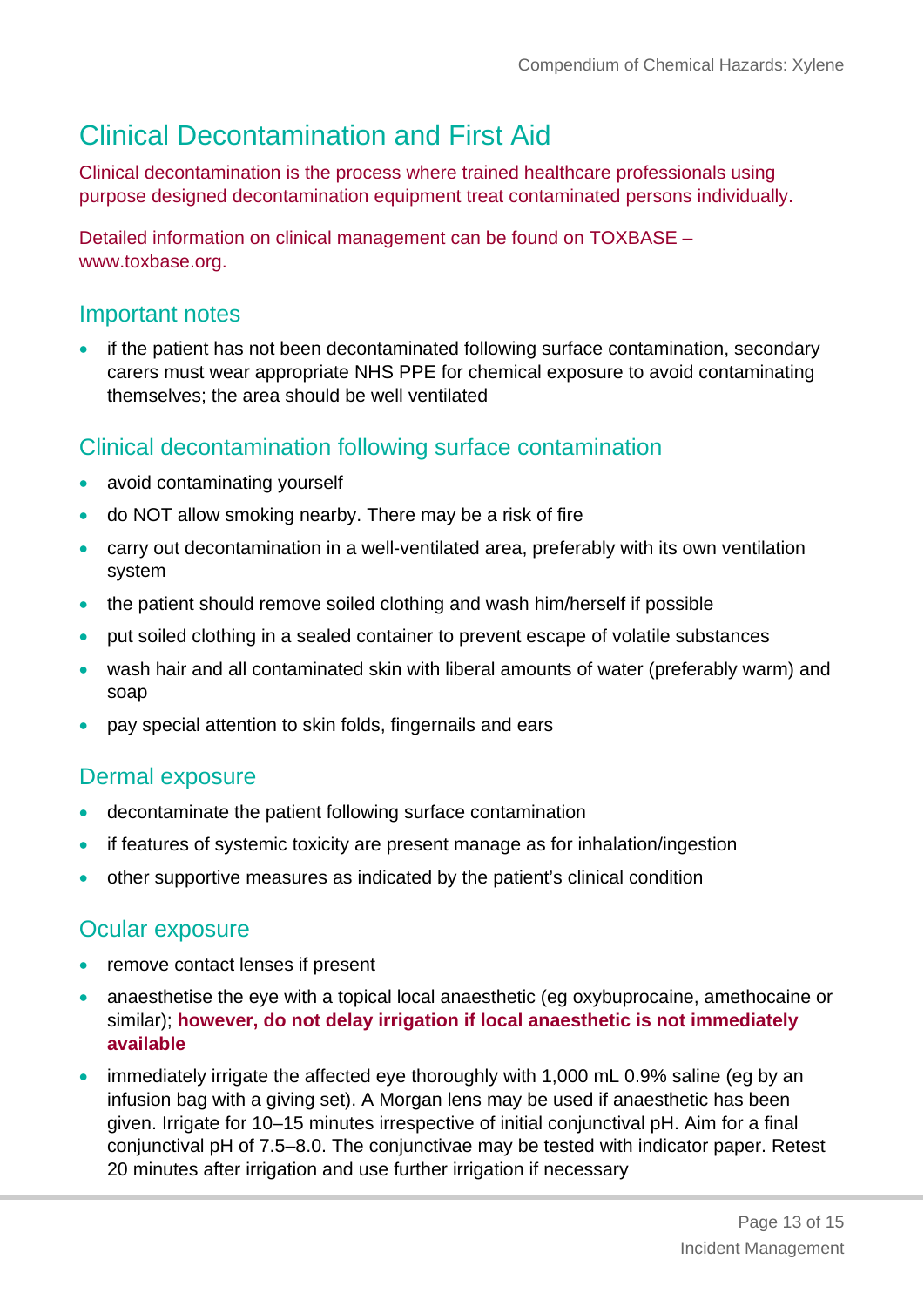- repeated instillation of local anaesthetics may reduce discomfort and help more thorough decontamination; however, prolonged use of concentrated local anaesthetics is damaging to the cornea
- patients with corneal damage, those who have been exposed to strong acids or alkalis and those whose symptoms do not resolve rapidly should be discussed **urgently** with an ophthalmologist
- other supportive measures as indicated by the patient's clinical condition

## **Inhalation**

- maintain a clear airway and adequate ventilation; give oxygen if required
- monitor vital signs, cardiac rhythm and measure blood sugar (BM)
- perform a 12 lead ECG in all patients who require assessment
- other supportive measures as indicated by the patient's clinical condition

## Ingestion

- gut decontamination is contraindicated
- maintain a clear airway and adequate ventilation; give oxygen if required
- monitor vital signs, cardiac rhythm and measure blood sugar (BM)
- perform a 12 lead ECG in all patients who require assessment
- other supportive measures as indicated by the patient's clinical condition

## Health effects and decontamination references

| TOXBASE        | http://www.toxbase.org (accessed 11/2016)            |
|----------------|------------------------------------------------------|
| TOXBASE        | Xylene features and management, 08/2016              |
| <b>TOXBASE</b> | Skin decontamination - solvents, 05/2012             |
| TOXBASE        | Chemicals splashed or sprayed into the eyes, 02/2014 |